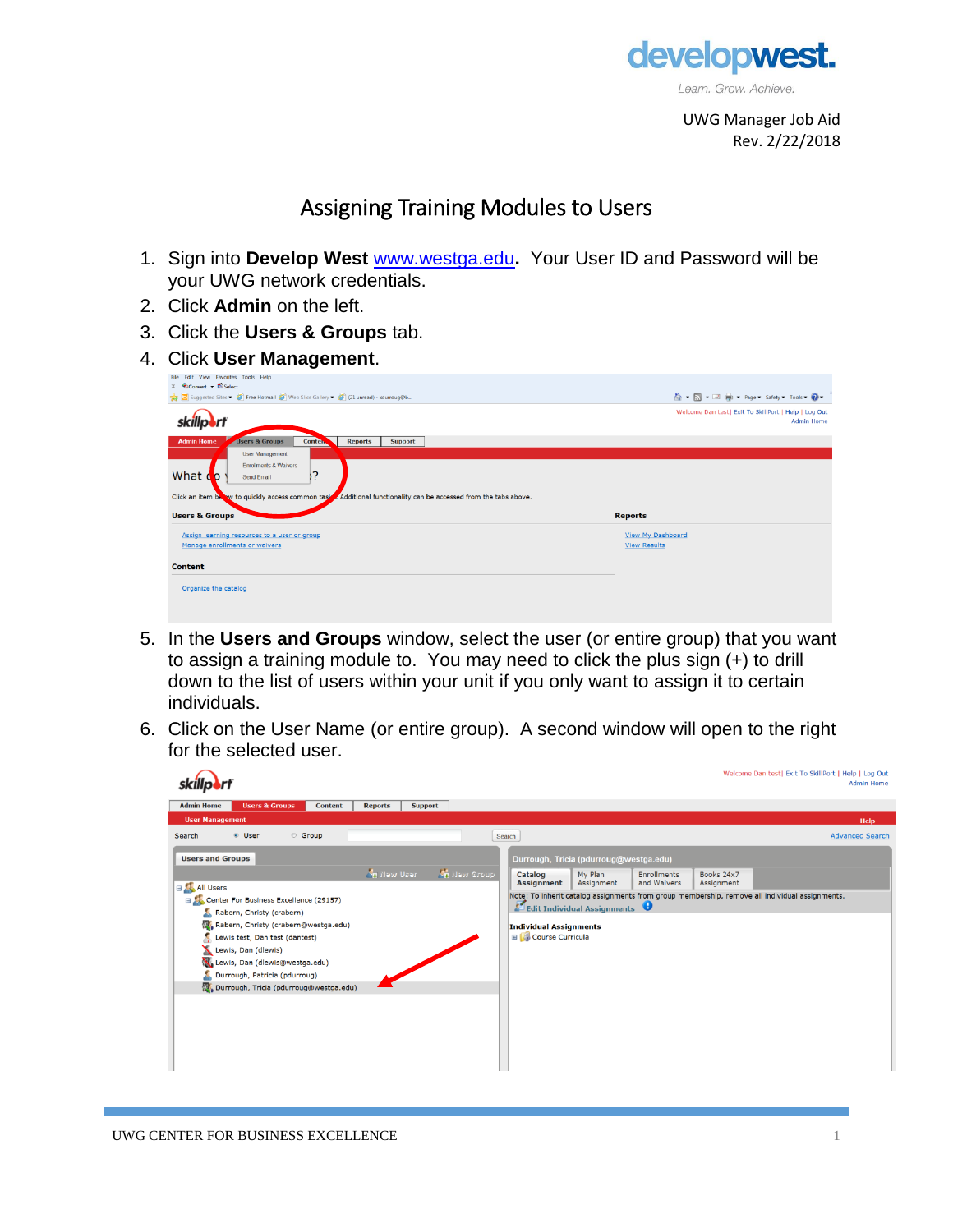

UWG Manager Job Aid Rev. 2/22/2018

7. Click on the **Learning Plan Assignment** tab.

| <b>Users and Groups</b>                            | Durrough, Tricia (pdurroug westga.edu) |                    |                                               |                                                                         |                                  |
|----------------------------------------------------|----------------------------------------|--------------------|-----------------------------------------------|-------------------------------------------------------------------------|----------------------------------|
|                                                    | <b>A</b> , New User                    | <b>A</b> New Group |                                               | Catalog<br>Learning Plan                                                | <b>Inrollments</b><br>Books 24x7 |
| <b>EILE</b> All Users                              |                                        | A                  | <b>User Info</b>                              | Assignment<br>Assignment                                                | Ind Waivers<br>Assignment        |
| Assignment Groups (AssignmentGroups2)              |                                        |                    |                                               |                                                                         |                                  |
| □ (L SkillSoft (SkillSoft)                         |                                        |                    | $\epsilon$ <sub>Edit</sub><br>$\Box$ Activate | Delete V Force Password Change                                          |                                  |
| <b>EL New Users (new_users)</b>                    |                                        |                    | Group Membership:                             |                                                                         |                                  |
| □ C University of West GA (0)                      |                                        |                    |                                               | CL /SkillSoft/University of West GA/Business and Finance/Center For Bus |                                  |
| E CA Academic Affairs (50001)                      |                                        |                    |                                               |                                                                         |                                  |
| □ C Business and Finance (50002)                   |                                        |                    |                                               |                                                                         |                                  |
| E Athletics Administration (20006)                 |                                        |                    | Username:                                     | pdurroug@westga.edu                                                     |                                  |
| <b>■ ● Auxiliary Enterprises (20007)</b>           |                                        |                    | First Name:                                   | Tricia                                                                  |                                  |
| Budget Services (20011)                            |                                        |                    | Last Name:<br>Email Address:                  | Durrough<br>pdurroug@westga.edu                                         |                                  |
| <b>⊞ C</b> Bursar (20080)                          |                                        |                    | Display First Name:                           | Tricia                                                                  |                                  |
| <b>El Campus Planning &amp; Facilities (20105)</b> |                                        |                    | Display Last Name:<br>Location:               | Durrough                                                                |                                  |
| G Center For Business Excellence (29157)           |                                        |                    | Manager Name:                                 |                                                                         |                                  |
| Rabern, Christytest (christytest)                  |                                        |                    | Manager Email:                                |                                                                         |                                  |
| Rabern, Christy (crabern)                          |                                        |                    | Banner ID:<br>Employee ID:                    |                                                                         |                                  |
| Rabern, Christy (crabern@westga.edu)               |                                        |                    | Role:                                         | <b>Company Admin</b>                                                    |                                  |
| Lewis test, Dan test (dantest)                     |                                        |                    |                                               |                                                                         |                                  |
| <b>EV</b> Lawis, Dan (dlawis)                      |                                        |                    |                                               |                                                                         |                                  |

8. Click on the **Edit Individual (or Group) Assignments** link.



9. In the **Search for** window, select the Course that you want to assign to the user. Click on the Course Name to select it. Then click the **Assign** arrow (arrow will be green). This will assign the training course to the selected user. The selected course should appear in the window on the right.

|          | Search for                             | Category                                                                                                                                             |              | Language          |        |                        |      |              |
|----------|----------------------------------------|------------------------------------------------------------------------------------------------------------------------------------------------------|--------------|-------------------|--------|------------------------|------|--------------|
|          | <b>Bridging the Diversity</b>          | All                                                                                                                                                  | $\checkmark$ | English(All)      |        | $\checkmark$<br>Search |      |              |
|          |                                        |                                                                                                                                                      |              |                   |        |                        |      |              |
|          | <b>Browse Catalog</b>                  | <b>Search Results</b>                                                                                                                                |              |                   |        | <b>Learning Plan</b>   |      | $C$ reate LE |
|          |                                        | All (678) - Books (650) - Business Exploration Series (1) - Courses (6) - Custom                                                                     |              |                   |        | Assign                 |      |              |
|          |                                        | Content (0) - Folders (20) - Instructor Led Training (0) - Learning Programs (0) -<br>Mentoring (0) - TestPrep Exam (0) - Videos (1) - Videocast (0) |              |                   |        |                        |      |              |
|          | <b>Books (650)</b>                     |                                                                                                                                                      |              | <b>[View More</b> |        |                        |      |              |
|          |                                        | Diversity at Work: The Practice of Inclusion                                                                                                         |              |                   |        |                        |      |              |
|          |                                        | Cyberconnecting: The Three Lenses of Diversity                                                                                                       |              |                   |        |                        |      |              |
|          |                                        | The Cambridge Handbook of Creativity Across Domair                                                                                                   |              |                   | Assign |                        |      |              |
|          |                                        | The Social Organization: Developing Employee Conne                                                                                                   |              |                   |        |                        |      |              |
|          |                                        | Building a Better Business Using the LEGO SERIOUS F                                                                                                  |              |                   |        |                        |      |              |
|          | <b>Business Exploration Series (1)</b> |                                                                                                                                                      |              |                   |        |                        |      |              |
|          |                                        | Promoting Creative Thinking                                                                                                                          |              |                   |        |                        |      |              |
|          | Courses IC                             |                                                                                                                                                      |              | <b>[View More</b> |        |                        |      |              |
|          |                                        | Bridging the Diversity Gap                                                                                                                           |              |                   |        |                        |      |              |
|          |                                        | Your Role in workplace Diversity                                                                                                                     |              |                   |        |                        |      |              |
|          |                                        | Six Sigma Team Dynamics and Training                                                                                                                 |              |                   |        |                        |      |              |
|          |                                        | Organization and HR: Organizational Effectiveness an ▼                                                                                               |              |                   |        |                        |      |              |
| $\left($ |                                        |                                                                                                                                                      |              |                   |        |                        |      |              |
|          |                                        |                                                                                                                                                      |              |                   |        |                        | Save | Cancel       |
|          | An interpretational                    |                                                                                                                                                      |              |                   |        |                        |      |              |